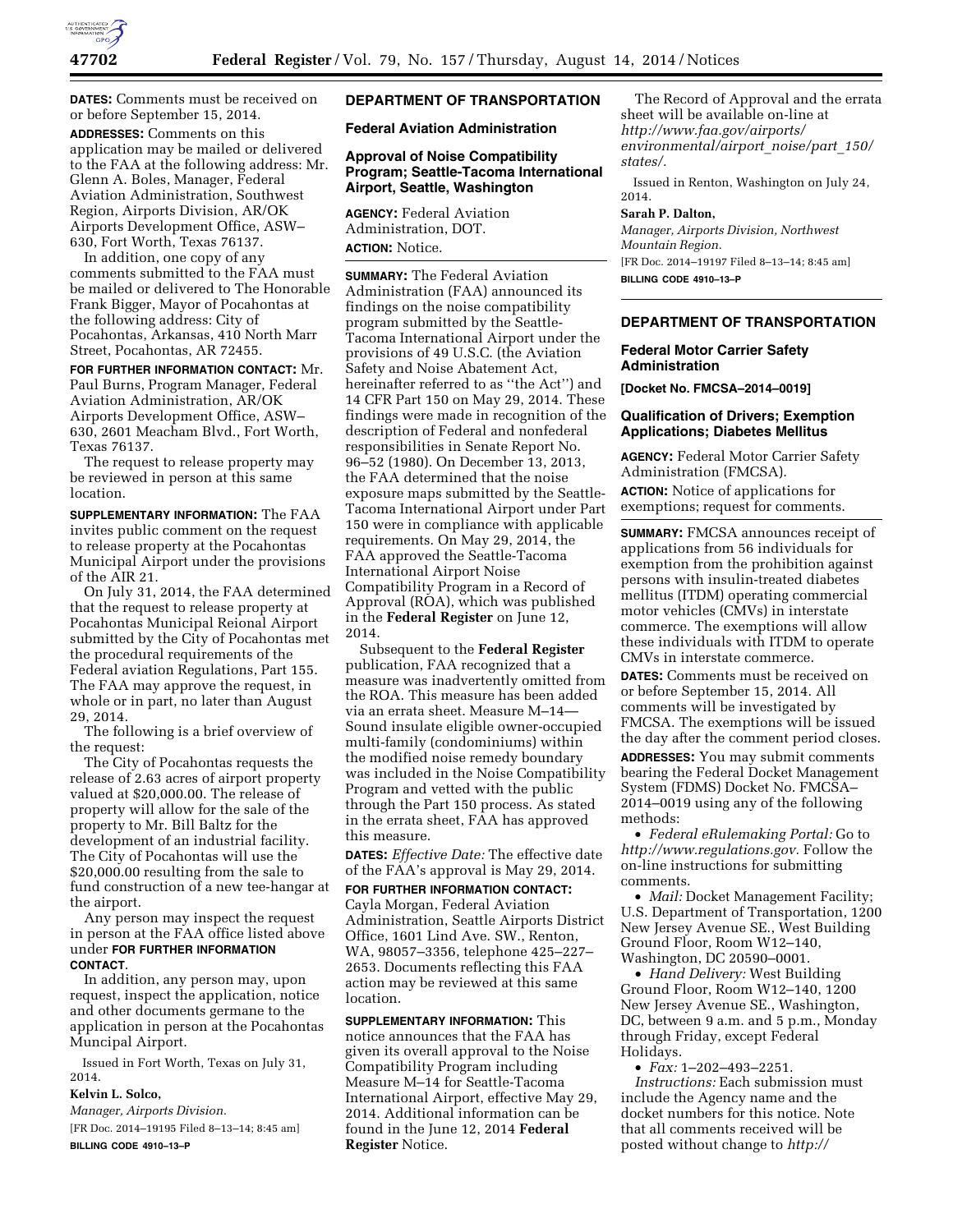*[www.regulations.gov,](http://www.regulations.gov)* including any personal information provided. Please see the Privacy Act heading below for further information.

*Docket:* For access to the docket to read background documents or comments, go to *[http://](http://www.regulations.gov) [www.regulations.gov](http://www.regulations.gov)* at any time or Room W12–140 on the ground level of the West Building, 1200 New Jersey Avenue SE., Washington, DC, between 9 a.m. and 5 p.m., Monday through Friday, except Federal holidays. The Federal Docket Management System (FDMS) is available 24 hours each day, 365 days each year. If you want acknowledgment that we received your comments, please include a selfaddressed, stamped envelope or postcard, or print the acknowledgement page that appears after submitting comments on-line.

*Privacy Act:* Anyone may search the electronic form of all comments received into any of DOT's dockets by the name of the individual submitting the comment (or of the person signing the comment, if submitted on behalf of an association, business, labor union, or other entity). You may review DOT's Privacy Act Statement for the Federal Docket Management System (FDMS) published in the **Federal Register** on January 17, 2008 (73 FR 3316).

# **FOR FURTHER INFORMATION CONTACT:**

Elaine M. Papp, Chief, Medical Programs Division, (202) 366–4001, *[fmcsamedical@dot.gov,](mailto:fmcsamedical@dot.gov)* FMCSA, Department of Transportation, 1200 New Jersey Avenue SE., Room W64– 224, Washington, DC 20590–0001. Office hours are from 8:30 a.m. to 5 p.m., Monday through Friday, except Federal holidays.

#### **SUPPLEMENTARY INFORMATION:**

#### **Background**

Under 49 U.S.C. 31136(e) and 31315, FMCSA may grant an exemption from the Federal Motor Carrier Safety Regulations for a 2-year period if it finds ''such exemption would likely achieve a level of safety that is equivalent to or greater than the level that would be achieved absent such exemption.'' The statute also allows the Agency to renew exemptions at the end of the 2-year period. The 56 individuals listed in this notice have recently requested such an exemption from the diabetes prohibition in 49 CFR 391.41(b)(3), which applies to drivers of CMVs in interstate commerce. Accordingly, the Agency has evaluated the qualifications of each applicant and determined that granting the exemption will achieve the required level of safety mandated by statute.

## **Qualifications of Applicants**

#### *Michael N. Bohn*

Mr. Bohn, 60, has had ITDM since 2004. His endocrinologist examined him in 2014 and certified that he has had no severe hypoglycemic reactions resulting in loss of consciousness, requiring the assistance of another person, or resulting in impaired cognitive function that occurred without warning in the past 12 months and no recurrent (2 or more) severe hypoglycemic episodes in the last 5 years. His endocrinologist certifies that Mr. Bohn understands diabetes management and monitoring, has stable control of his diabetes using insulin, and is able to drive a CMV safely. Mr. Bohn meets the requirements of the vision standard at 49 CFR 391.41(b)(10). His optometrist examined him in 2014 and certified that he does not have diabetic retinopathy. He holds an operator's license from Minnesota.

#### *Jonathan Bona*

Mr. Bona, 60, has had ITDM since 2008. His endocrinologist examined him in 2014 and certified that he has had no severe hypoglycemic reactions resulting in loss of consciousness, requiring the assistance of another person, or resulting in impaired cognitive function that occurred without warning in the past 12 months and no recurrent (2 or more) severe hypoglycemic episodes in the last 5 years. His endocrinologist certifies that Mr. Bona understands diabetes management and monitoring, has stable control of his diabetes using insulin, and is able to drive a CMV safely. Mr. Bona meets the requirements of the vision standard at 49 CFR 391.41(b)(10). His ophthalmologist examined him in 2014 and certified that he does not have diabetic retinopathy. He holds a Class B Commercial Driver's License (CDL) from New Jersey.

## *Vincent M. Branch*

Mr. Branch, 51, has had ITDM since 1995. His endocrinologist examined him in 2014 and certified that he has had no severe hypoglycemic reactions resulting in loss of consciousness, requiring the assistance of another person, or resulting in impaired cognitive function that occurred without warning in the past 12 months and no recurrent (2 or more) severe hypoglycemic episodes in the last 5 years. His endocrinologist certifies that Mr. Branch understands diabetes management and monitoring, has stable control of his diabetes using insulin, and is able to drive a CMV safely. Mr. Branch meets the requirements of the vision standard at 49 CFR 391.41(b)(10). His ophthalmologist examined him in 2013

and certified that he does not have diabetic retinopathy. He holds a Class A CDL from Virginia.

# *Perry C. Bullis*

Mr. Bullis, 66, has had ITDM since 2014. His endocrinologist examined him in 2014 and certified that he has had no severe hypoglycemic reactions resulting in loss of consciousness, requiring the assistance of another person, or resulting in impaired cognitive function that occurred without warning in the past 12 months and no recurrent (2 or more) severe hypoglycemic episodes in the last 5 years. His endocrinologist certifies that Mr. Bullis understands diabetes management and monitoring, has stable control of his diabetes using insulin, and is able to drive a CMV safely. Mr. Bullis meets the requirements of the vision standard at 49 CFR 391.41(b)(10). His optometrist examined him in 2014 and certified that he does not have diabetic retinopathy. He holds a Class A CDL from Pennsylvania.

#### *Christopher J. Burkhart*

Mr. Burkhart, 37, has had ITDM since 2009. His endocrinologist examined him in 2014 and certified that he has had no severe hypoglycemic reactions resulting in loss of consciousness, requiring the assistance of another person, or resulting in impaired cognitive function that occurred without warning in the past 12 months and no recurrent (2 or more) severe hypoglycemic episodes in the last 5 years. His endocrinologist certifies that Mr. Burkhart understands diabetes management and monitoring, has stable control of his diabetes using insulin, and is able to drive a CMV safely. Mr. Burkhart meets the requirements of the vision standard at 49 CFR 391.41(b)(10). His optometrist examined him in 2014 and certified that he does not have diabetic retinopathy. He holds a Class B CDL from Missouri.

#### *James E. Cantrell, Jr.*

Mr. Cantrell, 65, has had ITDM since 2014. His endocrinologist examined him in 2014 and certified that he has had no severe hypoglycemic reactions resulting in loss of consciousness, requiring the assistance of another person, or resulting in impaired cognitive function that occurred without warning in the past 12 months and no recurrent (2 or more) severe hypoglycemic episodes in the last 5 years. His endocrinologist certifies that Mr. Cantrell understands diabetes management and monitoring, has stable control of his diabetes using insulin, and is able to drive a CMV safely. Mr. Cantrell meets the requirements of the vision standard at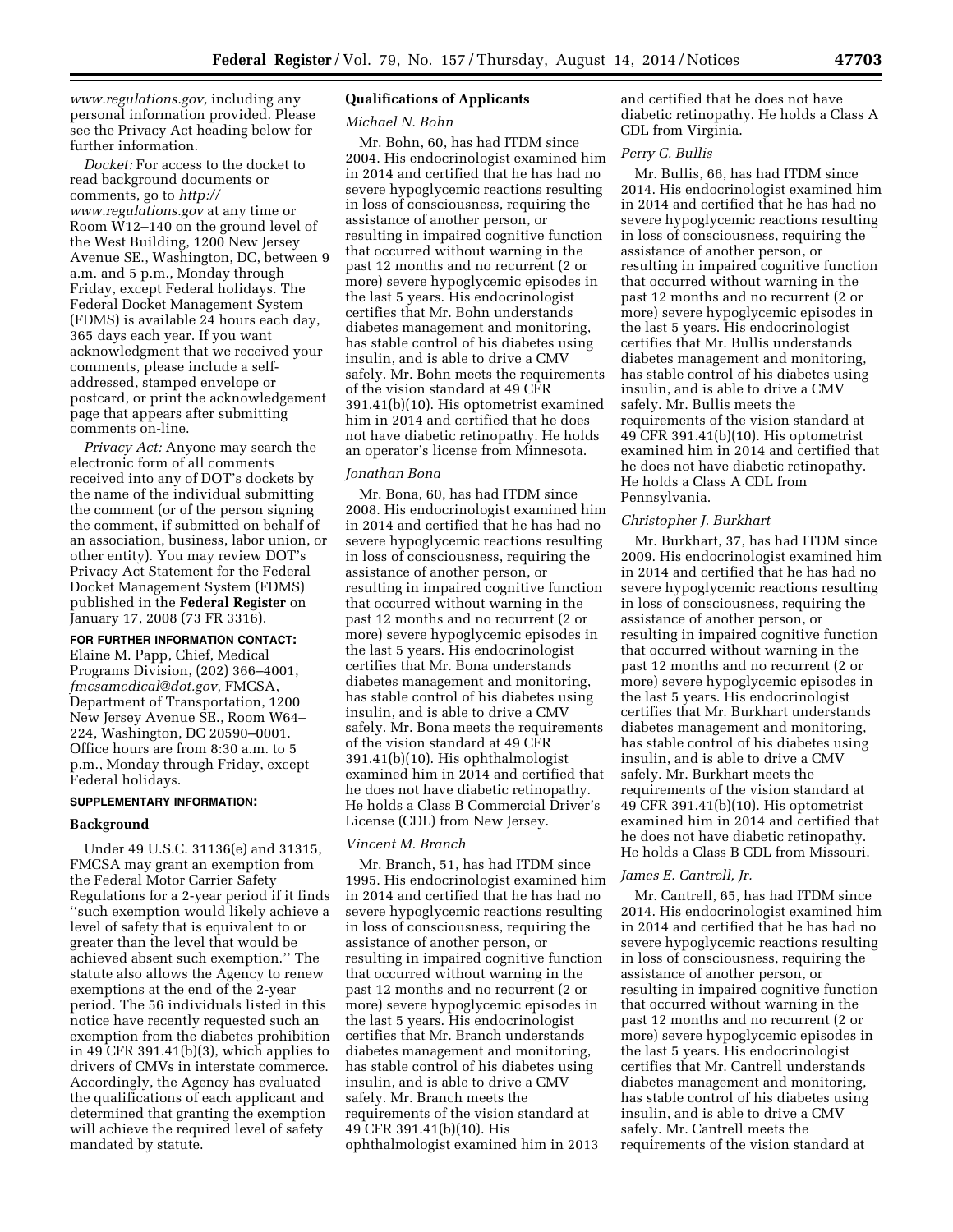49 CFR 391.41(b)(10). His optometrist examined him in 2014 and certified that he does not have diabetic retinopathy. He holds a Class B CDL from Alabama.

#### *Kristy S. R. Clark*

Ms. Clark, 31, has had ITDM since 2008. Her endocrinologist examined her in 2014 and certified that she has had no severe hypoglycemic reactions resulting in loss of consciousness, requiring the assistance of another person, or resulting in impaired cognitive function that occurred without warning in the past 12 months and no recurrent (2 or more) severe hypoglycemic episodes in the last 5 years. Her endocrinologist certifies that Ms. Clark understands diabetes management and monitoring has stable control of her diabetes using insulin, and is able to drive a CMV safely. Ms. Clark meets the requirements of the vision standard at 49 CFR 391.41(b)(10). Her optometrist examined her in 2014 and certified that she does not have diabetic retinopathy. She holds an operator's license from Virginia.

## *Royce N. Cordova*

Mr. Cordova, 56, has had ITDM since 2012. His endocrinologist examined him in 2014 and certified that he has had no severe hypoglycemic reactions resulting in loss of consciousness, requiring the assistance of another person, or resulting in impaired cognitive function that occurred without warning in the past 12 months and no recurrent (2 or more) severe hypoglycemic episodes in the last 5 years. His endocrinologist certifies that Mr. Cordova understands diabetes management and monitoring, has stable control of his diabetes using insulin, and is able to drive a CMV safely. Mr. Cordova meets the requirements of the vision standard at 49 CFR 391.41(b)(10). His optometrist examined him in 2014 and certified that he does not have diabetic retinopathy. He holds a Class A CDL from Washington.

#### *Robert Curry*

Mr. Curry, 56, has had ITDM since 2014. His endocrinologist examined him in 2014 and certified that he has had no severe hypoglycemic reactions resulting in loss of consciousness, requiring the assistance of another person, or resulting in impaired cognitive function that occurred without warning in the past 12 months and no recurrent (2 or more) severe hypoglycemic episodes in the last 5 years. His endocrinologist certifies that Mr. Curry understands diabetes management and monitoring, has stable control of his diabetes using insulin, and is able to drive a CMV

safely. Mr. Curry meets the requirements of the vision standard at 49 CFR 391.41(b)(10). His optometrist examined him in 2014 and certified that he has stable nonproliferative diabetic retinopathy. He holds a Class A CDL from New York.

#### *Bradley C. Dunlap*

Mr. Dunlap, 55, has had ITDM since 1987. His endocrinologist examined him in 2014 and certified that he has had no severe hypoglycemic reactions resulting in loss of consciousness, requiring the assistance of another person, or resulting in impaired cognitive function that occurred without warning in the past 12 months and no recurrent (2 or more) severe hypoglycemic episodes in the last 5 years. His endocrinologist certifies that Mr. Dunlap understands diabetes management and monitoring, has stable control of his diabetes using insulin, and is able to drive a CMV safely. Mr. Dunlap meets the requirements of the vision standard at 49 CFR 391.41(b)(10). His optometrist examined him in 2014 and certified that he does not have diabetic retinopathy. He holds an operator's license from Illinois.

#### *John C. Fisher III*

Mr. Fisher, 33, has had ITDM since 2012. His endocrinologist examined him in 2014 and certified that he has had no severe hypoglycemic reactions resulting in loss of consciousness, requiring the assistance of another person, or resulting in impaired cognitive function that occurred without warning in the past 12 months and no recurrent (2 or more) severe hypoglycemic episodes in the last 5 years. His endocrinologist certifies that Mr. Fisher understands diabetes management and monitoring, has stable control of his diabetes using insulin, and is able to drive a CMV safely. Mr. Fisher meets the requirements of the vision standard at 49 CFR 391.41(b)(10). His optometrist examined him in 2014 and certified that he does not have diabetic retinopathy. He holds a Class A CDL from Pennsylvania.

#### *Kenneth W. Foster*

Mr. Foster, 47, has had ITDM since 2012. His endocrinologist examined him in 2014 and certified that he has had no severe hypoglycemic reactions resulting in loss of consciousness, requiring the assistance of another person, or resulting in impaired cognitive function that occurred without warning in the past 12 months and no recurrent (2 or more) severe hypoglycemic episodes in the last 5 years. His endocrinologist certifies that Mr. Foster understands

diabetes management and monitoring, has stable control of his diabetes using insulin, and is able to drive a CMV safely. Mr. Foster meets the requirements of the vision standard at 49 CFR 391.41(b)(10). His optometrist examined him in 2014 and certified that he does not have diabetic retinopathy. He holds a chauffeur's license from Indiana.

#### *Andrew C. Frykholm*

Mr. Frykholm, 67, has had ITDM since 2014. His endocrinologist examined him in 2014 and certified that he has had no severe hypoglycemic reactions resulting in loss of consciousness, requiring the assistance of another person, or resulting in impaired cognitive function that occurred without warning in the past 12 months and no recurrent (2 or more) severe hypoglycemic episodes in the last 5 years. His endocrinologist certifies that Mr. Frykholm understands diabetes management and monitoring, has stable control of his diabetes using insulin, and is able to drive a CMV safely. Mr. Frykholm meets the requirements of the vision standard at 49 CFR 391.41(b)(10). His ophthalmologist examined him in 2014 and certified that he does not have diabetic retinopathy. He holds a Class A CDL from Massachusetts.

## *Lyle O. Gahler*

Mr. Gahler, 58, has had ITDM since 2011. His endocrinologist examined him in 2014 and certified that he has had no severe hypoglycemic reactions resulting in loss of consciousness, requiring the assistance of another person, or resulting in impaired cognitive function that occurred without warning in the past 12 months and no recurrent (2 or more) severe hypoglycemic episodes in the last 5 years. His endocrinologist certifies that Mr. Gahler understands diabetes management and monitoring, has stable control of his diabetes using insulin, and is able to drive a CMV safely. Mr. Gahler meets the requirements of the vision standard at 49 CFR 391.41(b)(10). His optometrist examined him in 2014 and certified that he does not have diabetic retinopathy. He holds a Class B CDL from Minnesota.

#### *John A. Gillingham*

Mr. Gillingham, 60, has had ITDM since 1998. His endocrinologist examined him in 2014 and certified that he has had no severe hypoglycemic reactions resulting in loss of consciousness, requiring the assistance of another person, or resulting in impaired cognitive function that occurred without warning in the past 12 months and no recurrent (2 or more)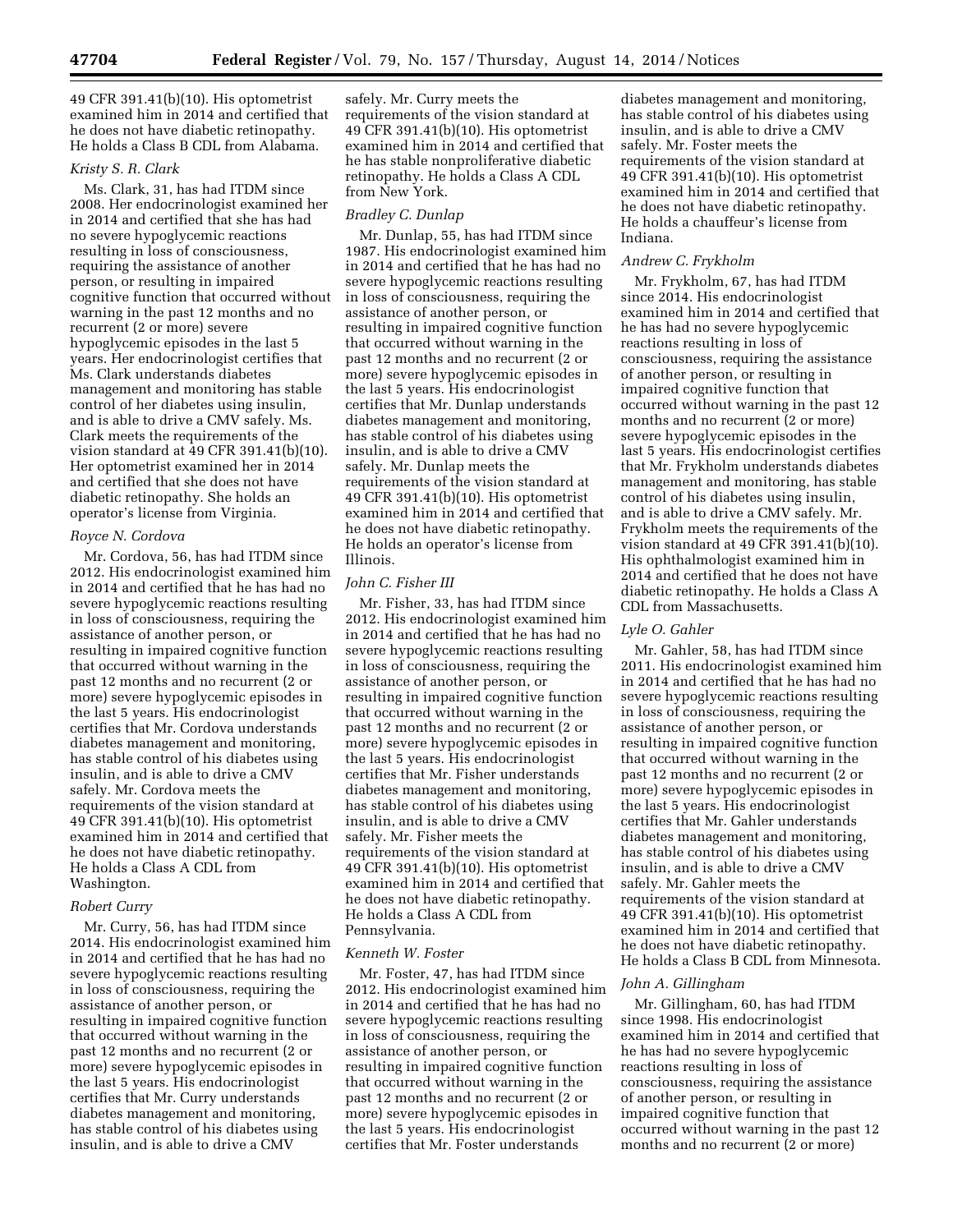severe hypoglycemic episodes in the last 5 years. His endocrinologist certifies that Mr. Gillingham understands diabetes management and monitoring, has stable control of his diabetes using insulin, and is able to drive a CMV safely. Mr. Gillingham meets the requirements of the vision standard at 49 CFR 391.41(b)(10). His ophthalmologist examined him in 2014 and certified that he does not have diabetic retinopathy. He holds a Class A CDL from Pennsylvania.

#### *Ronald L. Glade*

Mr. Glade, 52, has had ITDM since 2012. His endocrinologist examined him in 2014 and certified that he has had no severe hypoglycemic reactions resulting in loss of consciousness, requiring the assistance of another person, or resulting in impaired cognitive function that occurred without warning in the past 12 months and no recurrent (2 or more) severe hypoglycemic episodes in the last 5 years. His endocrinologist certifies that Mr. Glade understands diabetes management and monitoring, has stable control of his diabetes using insulin, and is able to drive a CMV safely. Mr. Glade meets the requirements of the vision standard at 49 CFR 391.41(b)(10). His optometrist examined him in 2014 and certified that he does not have diabetic retinopathy. He holds a Class A CDL from Illinois.

#### *Brent C. Godshalk*

Mr. Godshalk, 48, has had ITDM since 2014. His endocrinologist examined him in 2014 and certified that he has had no severe hypoglycemic reactions resulting in loss of consciousness, requiring the assistance of another person, or resulting in impaired cognitive function that occurred without warning in the past 12 months and no recurrent (2 or more) severe hypoglycemic episodes in the last 5 years. His endocrinologist certifies that Mr. Godshalk understands diabetes management and monitoring, has stable control of his diabetes using insulin, and is able to drive a CMV safely. Mr. Godshalk meets the requirements of the vision standard at 49 CFR 391.41(b)(10). His optometrist examined him in 2014 and certified that he does not have diabetic retinopathy. He holds a Class A CDL from Indiana.

## *Robert L. Gordon*

Mr. Gordon, 57, has had ITDM since 2012. His endocrinologist examined him in 2014 and certified that he has had no severe hypoglycemic reactions resulting in loss of consciousness, requiring the assistance of another person, or resulting in impaired cognitive function that occurred without warning in the

past 12 months and no recurrent (2 or more) severe hypoglycemic episodes in the last 5 years. His endocrinologist certifies that Mr. Gordon understands diabetes management and monitoring, has stable control of his diabetes using insulin, and is able to drive a CMV safely. Mr. Gordon meets the requirements of the vision standard at 49 CFR 391.41(b)(10). His ophthalmologist examined him in 2014 and certified that he has stable nonproliferative diabetic retinopathy. He holds a Class B CDL from Illinois.

## *Jeffrey R. Harnack*

Mr. Harnack, 55, has had ITDM since 2013. His endocrinologist examined him in 2014 and certified that he has had no severe hypoglycemic reactions resulting in loss of consciousness, requiring the assistance of another person, or resulting in impaired cognitive function that occurred without warning in the past 12 months and no recurrent (2 or more) severe hypoglycemic episodes in the last 5 years. His endocrinologist certifies that Mr. Harnack understands diabetes management and monitoring, has stable control of his diabetes using insulin, and is able to drive a CMV safely. Mr. Harnack meets the requirements of the vision standard at 49 CFR 391.41(b)(10). His optometrist examined him in 2014 and certified that he does not have diabetic retinopathy. He holds a Class A CDL from Minnesota.

# *Daniel E. Harris*

Mr. Harris, 52, has had ITDM since 2014. His endocrinologist examined him in 2014 and certified that he has had no severe hypoglycemic reactions resulting in loss of consciousness, requiring the assistance of another person, or resulting in impaired cognitive function that occurred without warning in the past 12 months and no recurrent (2 or more) severe hypoglycemic episodes in the last 5 years. His endocrinologist certifies that Mr. Harris understands diabetes management and monitoring, has stable control of his diabetes using insulin, and is able to drive a CMV safely. Mr. Harris meets the requirements of the vision standard at 49 CFR 391.41(b)(10). His optometrist examined him in 2014 and certified that he does not have diabetic retinopathy. He holds a Class A CDL from Illinois.

#### *Elefterios Hatzigeorgalis*

Mr. Hatzigeorgalis, 35, has had ITDM since 1991. His endocrinologist examined him in 2014 and certified that he has had no severe hypoglycemic reactions resulting in loss of consciousness, requiring the assistance

of another person, or resulting in impaired cognitive function that occurred without warning in the past 12 months and no recurrent (2 or more) severe hypoglycemic episodes in the last 5 years. His endocrinologist certifies that Mr. Hatzigeorgalis understands diabetes management and monitoring, has stable control of his diabetes using insulin, and is able to drive a CMV safely. Mr. Hatzigeorgalis meets the requirements of the vision standard at 49 CFR 391.41(b)(10). His ophthalmologist examined him in 2014 and certified that he has stable nonproliferative diabetic retinopathy. He holds an operator's license from Maryland.

#### *Drew J. Holtan*

Mr. Holtan, 25, has had ITDM since 2003. His endocrinologist examined him in 2014 and certified that he has had no severe hypoglycemic reactions resulting in loss of consciousness, requiring the assistance of another person, or resulting in impaired cognitive function that occurred without warning in the past 12 months and no recurrent (2 or more) severe hypoglycemic episodes in the last 5 years. His endocrinologist certifies that Mr. Holtan understands diabetes management and monitoring, has stable control of his diabetes using insulin, and is able to drive a CMV safely. Mr. Holtan meets the requirements of the vision standard at 49 CFR 391.41(b)(10). His optometrist examined him in 2014 and certified that he does not have diabetic retinopathy. He holds an operator's license from Minnesota.

#### *Randy S. Holz*

Mr. Holz, 49, has had ITDM since 2009. His endocrinologist examined him in 2014 and certified that he has had no severe hypoglycemic reactions resulting in loss of consciousness, requiring the assistance of another person, or resulting in impaired cognitive function that occurred without warning in the past 12 months and no recurrent (2 or more) severe hypoglycemic episodes in the last 5 years. His endocrinologist certifies that Mr. Holz understands diabetes management and monitoring, has stable control of his diabetes using insulin, and is able to drive a CMV safely. Mr. Holz meets the requirements of the vision standard at 49 CFR 391.41(b)(10). His ophthalmologist examined him in 2014 and certified that he has stable non-proliferative diabetic retinopathy. He holds a Class A CDL from Iowa.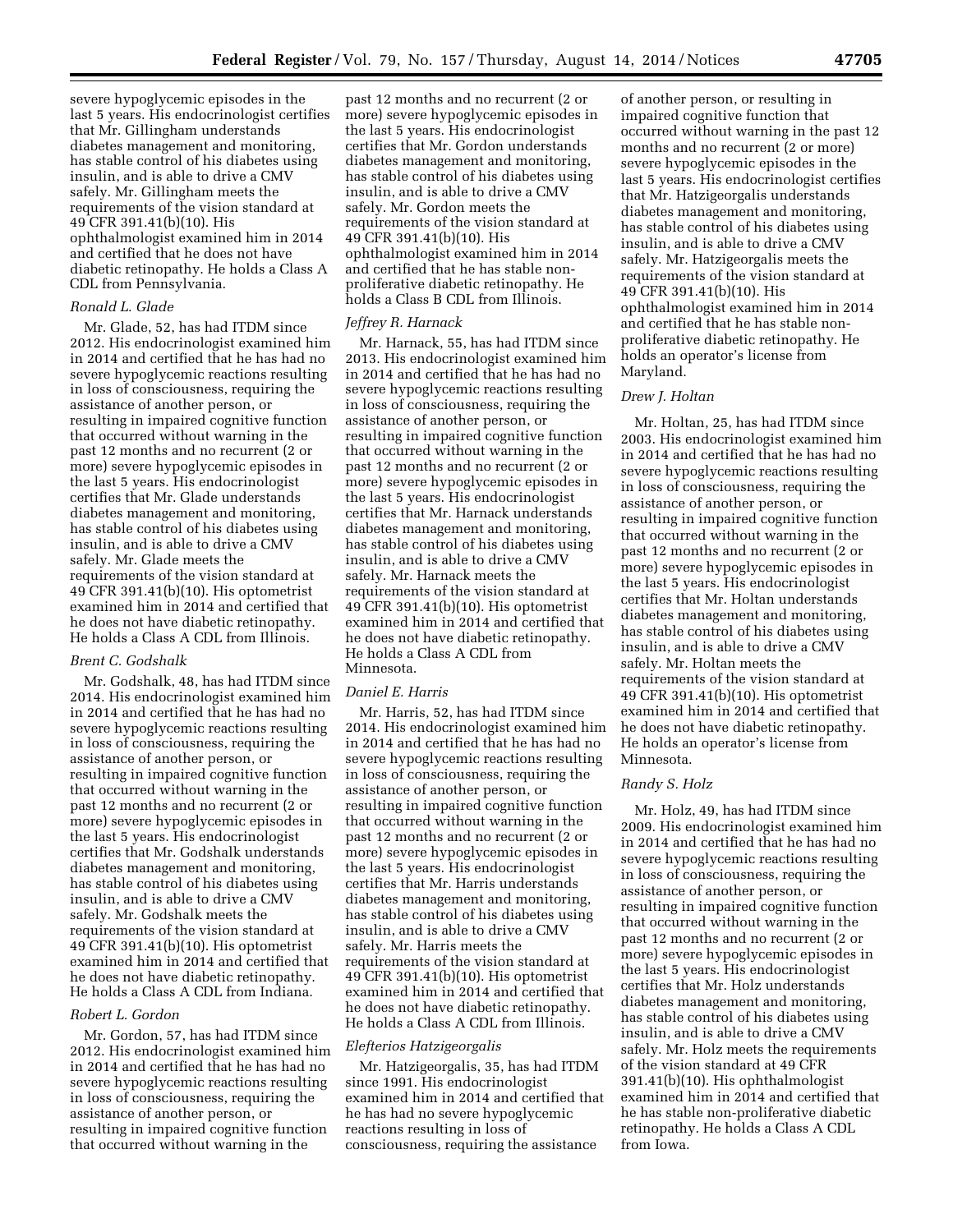#### *Joseph C. House*

Mr. House, 69, has had ITDM since 2012. His endocrinologist examined him in 2014 and certified that he has had no severe hypoglycemic reactions resulting in loss of consciousness, requiring the assistance of another person, or resulting in impaired cognitive function that occurred without warning in the past 12 months and no recurrent (2 or more) severe hypoglycemic episodes in the last 5 years. His endocrinologist certifies that Mr. House understands diabetes management and monitoring, has stable control of his diabetes using insulin, and is able to drive a CMV safely. Mr. House meets the requirements of the vision standard at 49 CFR 391.41(b)(10). His optometrist examined him in 2014 and certified that he does not have diabetic retinopathy. He holds a Class A CDL from Alabama.

#### *Kenneth B. Huff*

Mr. Huff, 50, has had ITDM since 2002. His endocrinologist examined him in 2014 and certified that he has had no severe hypoglycemic reactions resulting in loss of consciousness, requiring the assistance of another person, or resulting in impaired cognitive function that occurred without warning in the past 12 months and no recurrent (2 or more) severe hypoglycemic episodes in the last 5 years. His endocrinologist certifies that Mr. Huff understands diabetes management and monitoring, has stable control of his diabetes using insulin, and is able to drive a CMV safely. Mr. Huff meets the requirements of the vision standard at 49 CFR 391.41(b)(10). His ophthalmologist examined him in 2014 and certified that he has stable non-proliferative diabetic retinopathy. He holds a Class A CDL from Pennsylvania.

#### *Henderson R. Hughes*

Mr. Hughes, 53, has had ITDM since 2008. His endocrinologist examined him in 2014 and certified that he has had no severe hypoglycemic reactions resulting in loss of consciousness, requiring the assistance of another person, or resulting in impaired cognitive function that occurred without warning in the past 12 months and no recurrent (2 or more) severe hypoglycemic episodes in the last 5 years. His endocrinologist certifies that Mr. Hughes understands diabetes management and monitoring, has stable control of his diabetes using insulin, and is able to drive a CMV safely. Mr. Hughes meets the requirements of the vision standard at 49 CFR 391.41(b)(10). His ophthalmologist examined him in 2014 and certified that he has stable

proliferative diabetic retinopathy. He holds a Class A CDL from New York.

## *Levi N. Hutchinson*

Mr. Hutchinson, 25, has had ITDM since 1991. His endocrinologist examined him in 2014 and certified that he has had no severe hypoglycemic reactions resulting in loss of consciousness, requiring the assistance of another person, or resulting in impaired cognitive function that occurred without warning in the past 12 months and no recurrent (2 or more) severe hypoglycemic episodes in the last 5 years. His endocrinologist certifies that Mr. Hutchinson understands diabetes management and monitoring, has stable control of his diabetes using insulin, and is able to drive a CMV safely. Mr. Hutchinson meets the requirements of the vision standard at 49 CFR 391.41(b)(10). His ophthalmologist examined him in 2014 and certified that he has stable proliferative diabetic retinopathy. He holds an operator's license from Pennsylvania.

## *Joseph T. Ingiosi*

Mr. Ingiosi, 55, has had ITDM since 2013. His endocrinologist examined him in 2014 and certified that he has had no severe hypoglycemic reactions resulting in loss of consciousness, requiring the assistance of another person, or resulting in impaired cognitive function that occurred without warning in the past 12 months and no recurrent (2 or more) severe hypoglycemic episodes in the last 5 years. His endocrinologist certifies that Mr. Ingiosi understands diabetes management and monitoring, has stable control of his diabetes using insulin, and is able to drive a CMV safely. Mr. Ingiosi meets the requirements of the vision standard at 49 CFR 391.41(b)(10). His optometrist examined him in 2014 and certified that he does not have diabetic retinopathy. He holds a chauffeur's license from Michigan.

#### *Michael J. Javenkoski*

Mr. Javenkoski, 57, has had ITDM since 2014. His endocrinologist examined him in 2014 and certified that he has had no severe hypoglycemic reactions resulting in loss of consciousness, requiring the assistance of another person, or resulting in impaired cognitive function that occurred without warning in the past 12 months and no recurrent (2 or more) severe hypoglycemic episodes in the last 5 years. His endocrinologist certifies that Mr. Javenkoski understands diabetes management and monitoring, has stable control of his diabetes using

insulin, and is able to drive a CMV safely. Mr. Javenkoski meets the requirements of the vision standard at 49 CFR 391.41(b)(10). His optometrist examined him in 2014 and certified that he does not have diabetic retinopathy. He holds a Class A CDL from Minnesota.

# *Katlin W. Johnson*

Mr. Johnson, 26, has had ITDM since 2012. His endocrinologist examined him in 2014 and certified that he has had no severe hypoglycemic reactions resulting in loss of consciousness, requiring the assistance of another person, or resulting in impaired cognitive function that occurred without warning in the past 12 months and no recurrent (2 or more) severe hypoglycemic episodes in the last 5 years. His endocrinologist certifies that Mr. Johnson understands diabetes management and monitoring, has stable control of his diabetes using insulin, and is able to drive a CMV safely. Mr. Johnson meets the requirements of the vision standard at 49 CFR 391.41(b)(10). His optometrist examined him in 2014 and certified that he does not have diabetic retinopathy. He holds an operator's license from Louisiana.

#### *Don L. Jorgensen*

Mr. Jorgensen, 61, has had ITDM since 2013. His endocrinologist examined him in 2014 and certified that he has had no severe hypoglycemic reactions resulting in loss of consciousness, requiring the assistance of another person, or resulting in impaired cognitive function that occurred without warning in the past 12 months and no recurrent (2 or more) severe hypoglycemic episodes in the last 5 years. His endocrinologist certifies that Mr. Jorgensen understands diabetes management and monitoring, has stable control of his diabetes using insulin, and is able to drive a CMV safely. Mr. Jorgensen meets the requirements of the vision standard at 49 CFR 391.41(b)(10). His optometrist examined him in 2014 and certified that he does not have diabetic retinopathy. He holds a Class A CDL from Wyoming.

## *Steven T. Juhl*

Mr. Juhl, 52, has had ITDM since 2008. His endocrinologist examined him in 2014 and certified that he has had no severe hypoglycemic reactions resulting in loss of consciousness, requiring the assistance of another person, or resulting in impaired cognitive function that occurred without warning in the past 12 months and no recurrent (2 or more) severe hypoglycemic episodes in the last 5 years. His endocrinologist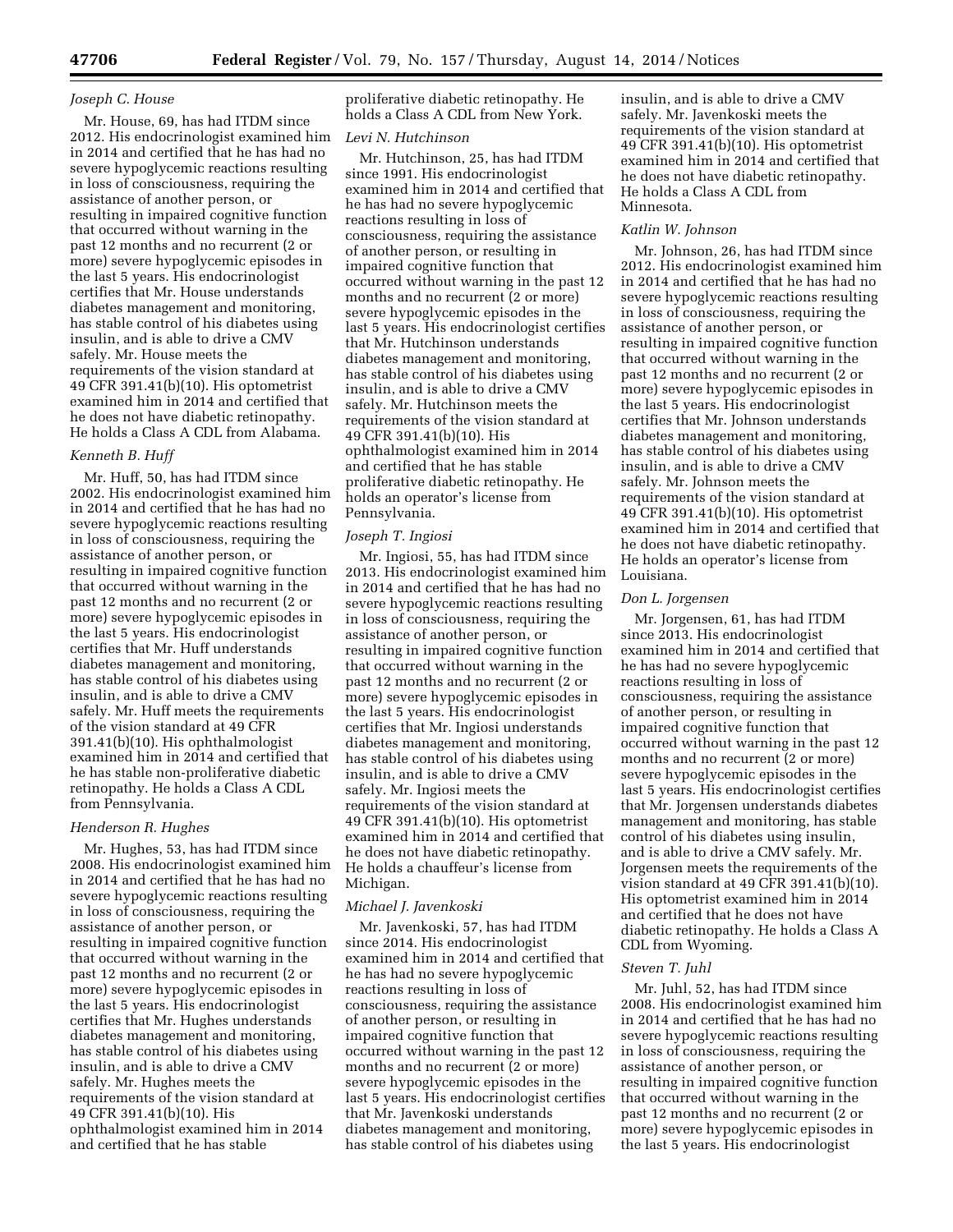certifies that Mr. Juhl understands diabetes management and monitoring, has stable control of his diabetes using insulin, and is able to drive a CMV safely. Mr. Juhl meets the requirements of the vision standard at 49 CFR 391.41(b)(10). His optometrist examined him in 2014 and certified that he does not have diabetic retinopathy. He holds a Class A CDL from Minnesota.

#### *Christopher D. Lacasse, Sr.*

Mr. Lacasse, 53, has had ITDM since 2007. His endocrinologist examined him in 2014 and certified that he has had no severe hypoglycemic reactions resulting in loss of consciousness, requiring the assistance of another person, or resulting in impaired cognitive function that occurred without warning in the past 12 months and no recurrent (2 or more) severe hypoglycemic episodes in the last 5 years. His endocrinologist certifies that Mr. Lacasse understands diabetes management and monitoring, has stable control of his diabetes using insulin, and is able to drive a CMV safely. Mr. Lacasse meets the requirements of the vision standard at 49 CFR 391.41(b)(10). His ophthalmologist examined him in 2014 and certified that he does not have diabetic retinopathy. He holds an operator's license from Massachusetts.

## *Raymond S. Lucero*

Mr. Lucero, 45, has had ITDM since 2013. His endocrinologist examined him in 2014 and certified that he has had no severe hypoglycemic reactions resulting in loss of consciousness, requiring the assistance of another person, or resulting in impaired cognitive function that occurred without warning in the past 12 months and no recurrent (2 or more) severe hypoglycemic episodes in the last 5 years. His endocrinologist certifies that Mr. Lucero understands diabetes management and monitoring, has stable control of his diabetes using insulin, and is able to drive a CMV safely. Mr. Lucero meets the requirements of the vision standard at 49 CFR 391.41(b)(10). His optometrist examined him in 2014 and certified that he does not have diabetic retinopathy. He holds a Class A CDL from New Mexico.

## *Richard M. Mackey*

Mr. Mackey, 60, has had ITDM since 1966. His endocrinologist examined him in 2014 and certified that he has had no severe hypoglycemic reactions resulting in loss of consciousness, requiring the assistance of another person, or resulting in impaired cognitive function that occurred without warning in the past 12 months and no recurrent (2 or

more) severe hypoglycemic episodes in the last 5 years. His endocrinologist certifies that Mr. Mackey understands diabetes management and monitoring, has stable control of his diabetes using insulin, and is able to drive a CMV safely. Mr. Mackey meets the requirements of the vision standard at 49 CFR 391.41(b)(10). His ophthalmologist examined him in 2014 and certified that he does not have diabetic retinopathy. He holds a Class A CDL from Texas.

#### *Kevin J. McGrath*

Mr. McGrath, 42, has had ITDM since 2014. His endocrinologist examined him in 2014 and certified that he has had no severe hypoglycemic reactions resulting in loss of consciousness, requiring the assistance of another person, or resulting in impaired cognitive function that occurred without warning in the past 12 months and no recurrent (2 or more) severe hypoglycemic episodes in the last 5 years. His endocrinologist certifies that Mr. McGrath understands diabetes management and monitoring, has stable control of his diabetes using insulin, and is able to drive a CMV safely. Mr. McGrath meets the requirements of the vision standard at 49 CFR 391.41(b)(10). His ophthalmologist examined him in 2014 and certified that he does not have diabetic retinopathy. He holds an operator's license from Massachusetts.

#### *Jerry W. Murphy*

Mr. Murphy, 59, has had ITDM since 2014. His endocrinologist examined him in 2014 and certified that he has had no severe hypoglycemic reactions resulting in loss of consciousness, requiring the assistance of another person, or resulting in impaired cognitive function that occurred without warning in the past 12 months and no recurrent (2 or more) severe hypoglycemic episodes in the last 5 years. His endocrinologist certifies that Mr. Murphy understands diabetes management and monitoring, has stable control of his diabetes using insulin, and is able to drive a CMV safely. Mr. Murphy meets the requirements of the vision standard at 49 CFR 391.41(b)(10). His optometrist examined him in 2014 and certified that he does not have diabetic retinopathy. He holds a Class A CDL from Mississippi.

#### *Christopher D. Murray*

Mr. Murray, 55, has had ITDM since 2010. His endocrinologist examined him in 2014 and certified that he has had no severe hypoglycemic reactions resulting in loss of consciousness, requiring the assistance of another person, or

resulting in impaired cognitive function that occurred without warning in the past 12 months and no recurrent (2 or more) severe hypoglycemic episodes in the last 5 years. His endocrinologist certifies that Mr. Murray understands diabetes management and monitoring, has stable control of his diabetes using insulin, and is able to drive a CMV safely. Mr. Murray meets the requirements of the vision standard at 49 CFR 391.41(b)(10). His optometrist examined him in 2014 and certified that he does not have diabetic retinopathy. He holds an operator's license from North Carolina.

## *Robert D. Noe*

Mr. Noe, 51, has had ITDM since 2014. His endocrinologist examined him in 2014 and certified that he has had no severe hypoglycemic reactions resulting in loss of consciousness, requiring the assistance of another person, or resulting in impaired cognitive function that occurred without warning in the past 12 months and no recurrent (2 or more) severe hypoglycemic episodes in the last 5 years. His endocrinologist certifies that Mr. Noe understands diabetes management and monitoring, has stable control of his diabetes using insulin, and is able to drive a CMV safely. Mr. Noe meets the requirements of the vision standard at 49 CFR 391.41(b)(10). His optometrist examined him in 2014 and certified that he does not have diabetic retinopathy. He holds a Class A CDL from Illinois.

#### *Kyle W. Parker*

Mr. Parker, 29, has had ITDM since 2003. His endocrinologist examined him in 2014 and certified that he has had no severe hypoglycemic reactions resulting in loss of consciousness, requiring the assistance of another person, or resulting in impaired cognitive function that occurred without warning in the past 12 months and no recurrent (2 or more) severe hypoglycemic episodes in the last 5 years. His endocrinologist certifies that Mr. Parker understands diabetes management and monitoring, has stable control of his diabetes using insulin, and is able to drive a CMV safely. Mr. Parker meets the requirements of the vision standard at 49 CFR 391.41(b)(10). His ophthalmologist examined him in 2014 and certified that he has stable nonproliferative diabetic retinopathy. He holds an operator's license from California.

## *Eric D. Roberts*

Mr. Roberts, 39, has had ITDM since 1996. His endocrinologist examined him in 2014 and certified that he has had no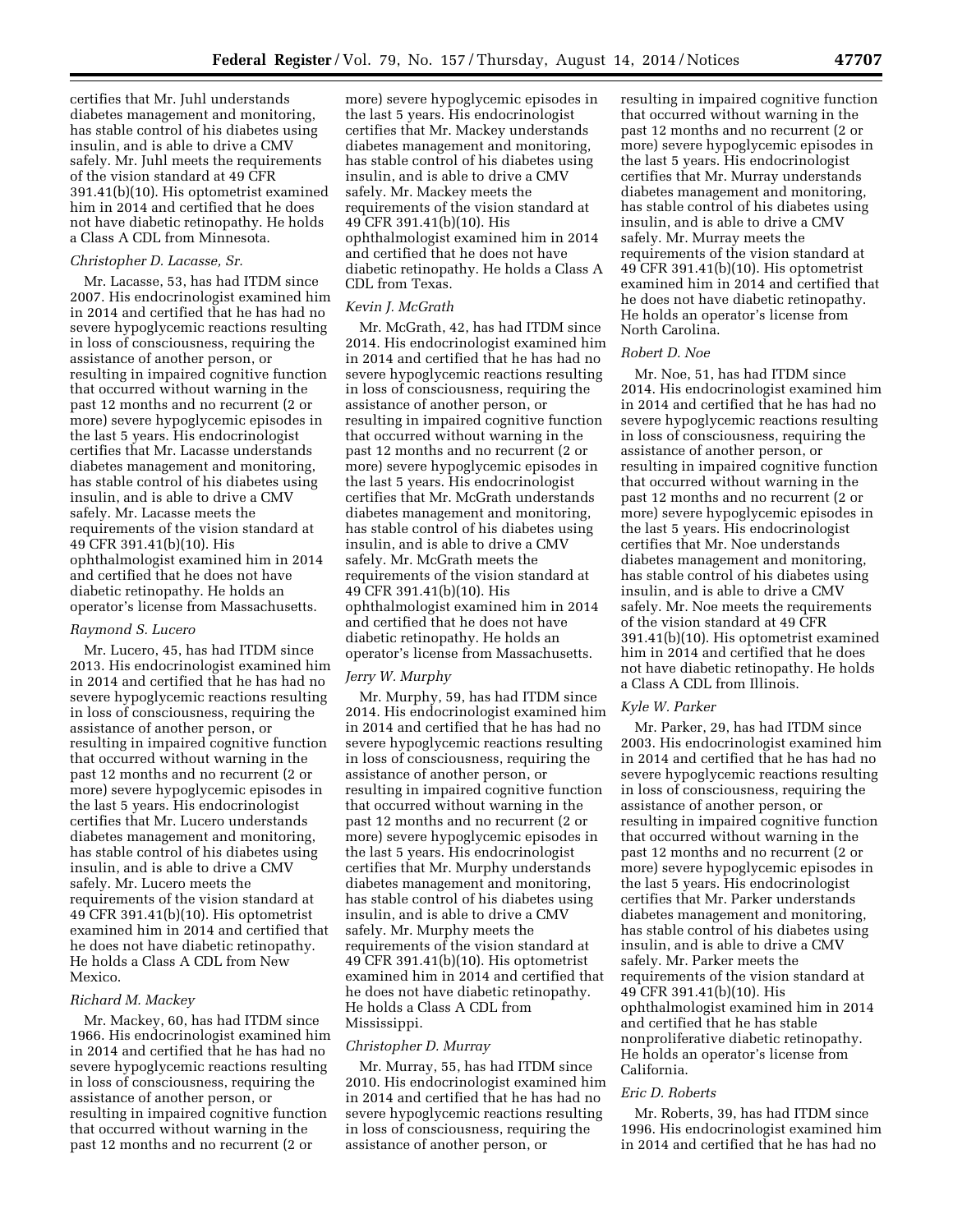severe hypoglycemic reactions resulting in loss of consciousness, requiring the assistance of another person, or resulting in impaired cognitive function that occurred without warning in the past 12 months and no recurrent (2 or more) severe hypoglycemic episodes in the last 5 years. His endocrinologist certifies that Mr. Roberts understands diabetes management and monitoring, has stable control of his diabetes using insulin, and is able to drive a CMV safely. Mr. Roberts meets the requirements of the vision standard at 49 CFR 391.41(b)(10). His ophthalmologist examined him in 2014 and certified that he has stable nonproliferative diabetic retinopathy. He holds a Class A CDL from Michigan.

#### *Gary L. Roberts*

Mr. Roberts, 59, has had ITDM since 2008. His endocrinologist examined him in 2014 and certified that he has had no severe hypoglycemic reactions resulting in loss of consciousness, requiring the assistance of another person, or resulting in impaired cognitive function that occurred without warning in the past 12 months and no recurrent (2 or more) severe hypoglycemic episodes in the last 5 years. His endocrinologist certifies that Mr. Roberts understands diabetes management and monitoring, has stable control of his diabetes using insulin, and is able to drive a CMV safely. Mr. Roberts meets the requirements of the vision standard at 49 CFR 391.41(b)(10). His optometrist examined him in 2014 and certified that he does not have diabetic retinopathy. He holds a Class B CDL from Connecticut.

## *Tommy A. Rollins*

Mr. Rollins, 60, has had ITDM since 2000. His endocrinologist examined him in 2014 and certified that he has had no severe hypoglycemic reactions resulting in loss of consciousness, requiring the assistance of another person, or resulting in impaired cognitive function that occurred without warning in the past 12 months and no recurrent (2 or more) severe hypoglycemic episodes in the last 5 years. His endocrinologist certifies that Mr. Rollins understands diabetes management and monitoring, has stable control of his diabetes using insulin, and is able to drive a CMV safely. Mr. Rollins meets the requirements of the vision standard at 49 CFR 391.41(b)(10). His optometrist examined him in 2014 and certified that he does not have diabetic retinopathy. He holds a Class A CDL from Georgia.

#### *Janice M. Rowles*

Ms. Rowles, 69, has had ITDM since 2009. Her endocrinologist examined her in 2014 and certified that she has had no severe hypoglycemic reactions resulting in loss of consciousness, requiring the assistance of another person, or resulting in impaired cognitive function that occurred without warning in the past 12 months and no recurrent (2 or more) severe hypoglycemic episodes in the last 5 years. Her endocrinologist certifies that Ms. Rowles understands diabetes management and monitoring, has stable control of her diabetes using insulin, and is able to drive a CMV safely. Ms. Rowles meets the requirements of the vision standard at 49 CFR 391.41(b)(10). Her optometrist examined her in 2014 and certified that she does not have diabetic retinopathy. She holds a Class A CDL from Pennsylvania.

#### *William B. Rupert Jr.*

Mr. Rupert, 61, has had ITDM since 2011. His endocrinologist examined him in 2014 and certified that he has had no severe hypoglycemic reactions resulting in loss of consciousness, requiring the assistance of another person, or resulting in impaired cognitive function that occurred without warning in the past 12 months and no recurrent (2 or more) severe hypoglycemic episodes in the last 5 years. His endocrinologist certifies that Mr. Rupert understands diabetes management and monitoring, has stable control of his diabetes using insulin, and is able to drive a CMV safely. Mr. Rupert meets the requirements of the vision standard at 49 CFR 391.41(b)(10). His ophthalmologist examined him in 2014 and certified that he does not have diabetic retinopathy. He holds an operator's license from Pennsylvania.

## *Ahmed A. Saleh*

Mr. Saleh, 38, has had ITDM since 1999. His endocrinologist examined him in 2014 and certified that he has had no severe hypoglycemic reactions resulting in loss of consciousness, requiring the assistance of another person, or resulting in impaired cognitive function that occurred without warning in the past 12 months and no recurrent (2 or more) severe hypoglycemic episodes in the last 5 years. His endocrinologist certifies that Mr. Saleh understands diabetes management and monitoring, has stable control of his diabetes using insulin, and is able to drive a CMV safely. Mr. Saleh meets the requirements of the vision standard at 49 CFR 391.41(b)(10). His ophthalmologist examined him in 2014 and certified that

he has stable non-proliferative diabetic retinopathy. He holds a Class A CDL from Michigan.

# *Robert M. Schmitz*

Mr. Schmitz, 61, has had ITDM since 1982. His endocrinologist examined him in 2014 and certified that he has had no severe hypoglycemic reactions resulting in loss of consciousness, requiring the assistance of another person, or resulting in impaired cognitive function that occurred without warning in the past 12 months and no recurrent (2 or more) severe hypoglycemic episodes in the last 5 years. His endocrinologist certifies that Mr. Schmitz understands diabetes management and monitoring, has stable control of his diabetes using insulin, and is able to drive a CMV safely. Mr. Schmitz meets the requirements of the vision standard at 49 CFR 391.41(b)(10). His ophthalmologist examined him in 2014 and certified that he stable non proliferative diabetic retinopathy. He holds a Class A CDL from Iowa.

#### *David C. Schultze*

Mr. Schultze, 49, has had ITDM since 1987. His endocrinologist examined him in 2014 and certified that he has had no severe hypoglycemic reactions resulting in loss of consciousness, requiring the assistance of another person, or resulting in impaired cognitive function that occurred without warning in the past 12 months and no recurrent (2 or more) severe hypoglycemic episodes in the last 5 years. His endocrinologist certifies that Mr. Schultze understands diabetes management and monitoring, has stable control of his diabetes using insulin, and is able to drive a CMV safely. Mr. Schultze meets the requirements of the vision standard at 49 CFR 391.41(b)(10). His ophthalmologist examined him in 2014 and certified that he has stable nonproliferative diabetic retinopathy. He holds an operator's license from Minnesota.

## *Brian R. Schwint*

Mr. Schwint, 50, has had ITDM since 2010. His endocrinologist examined him in 2014 and certified that he has had no severe hypoglycemic reactions resulting in loss of consciousness, requiring the assistance of another person, or resulting in impaired cognitive function that occurred without warning in the past 12 months and no recurrent (2 or more) severe hypoglycemic episodes in the last 5 years. His endocrinologist certifies that Mr. Schwint understands diabetes management and monitoring, has stable control of his diabetes using insulin, and is able to drive a CMV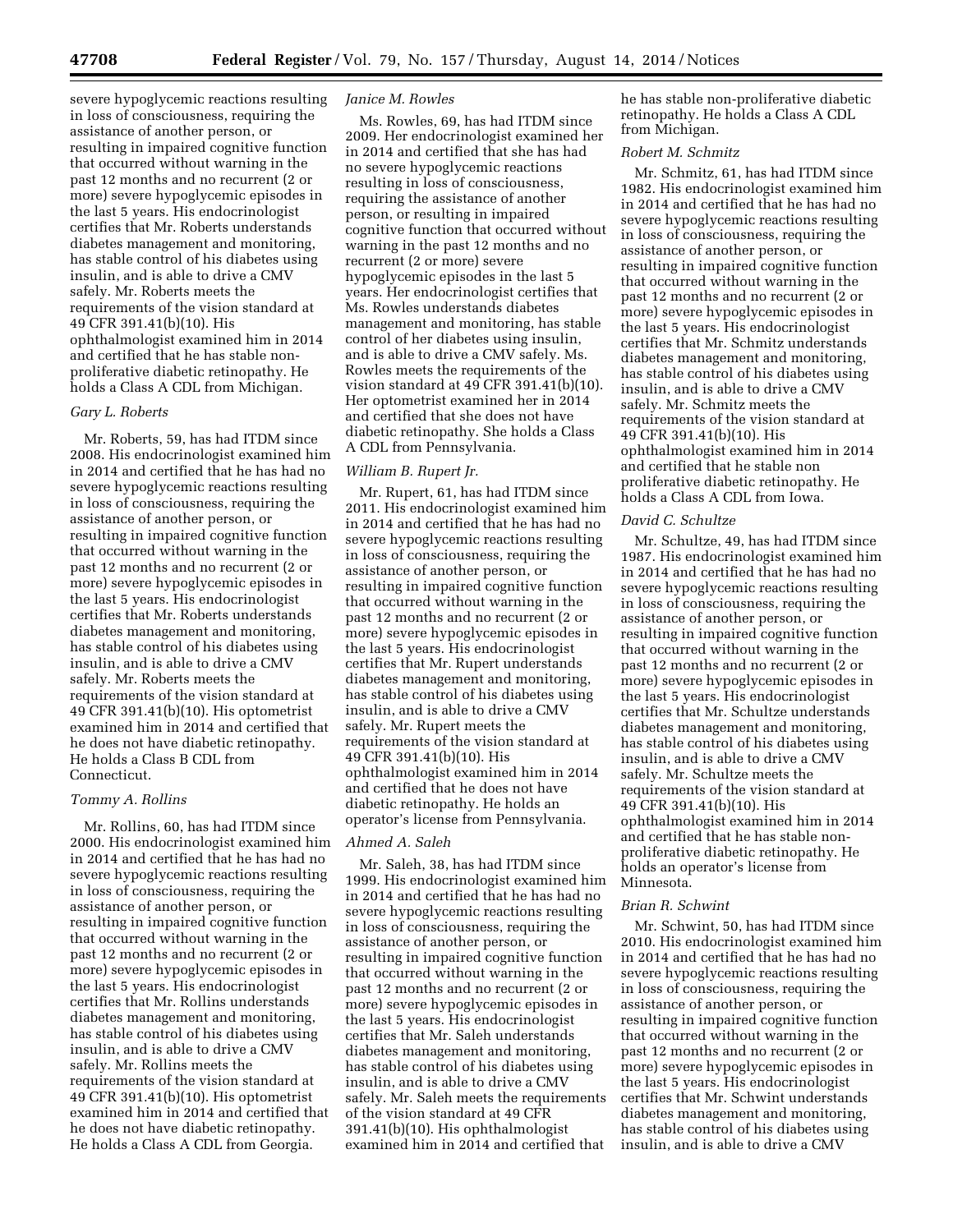safely. Mr. Schwint meets the requirements of the vision standard at 49 CFR 391.41(b)(10). His ophthalmologist examined him in 2014 and certified that he has stable nonproliferative and stable proliferative diabetic retinopathy. He holds an operator's license from Iowa.

#### *Dicky W. Shuttlesworth*

Mr. Shuttlesworth, 57, has had ITDM since 2008. His endocrinologist examined him in 2014 and certified that he has had no severe hypoglycemic reactions resulting in loss of consciousness, requiring the assistance of another person, or resulting in impaired cognitive function that occurred without warning in the past 12 months and no recurrent (2 or more) severe hypoglycemic episodes in the last 5 years. His endocrinologist certifies that Mr. Shuttlesworth understands diabetes management and monitoring, has stable control of his diabetes using insulin, and is able to drive a CMV safely. Mr. Shuttlesworth meets the requirements of the vision standard at 49 CFR 391.41(b)(10). His optometrist examined him in 2014 and certified that he does not have diabetic retinopathy. He holds a Class A CDL from Texas.

#### *Bryce J. Smith*

Mr. Smith, 26, has had ITDM since 1999. His endocrinologist examined him in 2014 and certified that he has had no severe hypoglycemic reactions resulting in loss of consciousness, requiring the assistance of another person, or resulting in impaired cognitive function that occurred without warning in the past 12 months and no recurrent (2 or more) severe hypoglycemic episodes in the last 5 years. His endocrinologist certifies that Mr. Smith understands diabetes management and monitoring, has stable control of his diabetes using insulin, and is able to drive a CMV safely. Mr. Smith meets the requirements of the vision standard at 49 CFR 391.41(b)(10). His ophthalmologist examined him in 2014 and certified that he has stable nonproliferative diabetic retinopathy. He holds a Class A CDL from Utah.

#### *David R. Sprenkel*

Mr. Sprenkel, 64, has had ITDM since 2012. His endocrinologist examined him in 2014 and certified that he has had no severe hypoglycemic reactions resulting in loss of consciousness, requiring the assistance of another person, or resulting in impaired cognitive function that occurred without warning in the past 12 months and no recurrent (2 or more) severe hypoglycemic episodes in the last 5 years. His endocrinologist

certifies that Mr. Sprenkel understands diabetes management and monitoring, has stable control of his diabetes using insulin, and is able to drive a CMV safely. Mr. Sprenkel meets the requirements of the vision standard at 49 CFR 391.41(b)(10). His optometrist examined him in 2014 and certified that he does not have diabetic retinopathy. He holds a Class A CDL from Pennsylvania.

#### *Jeffrey R. Stevens*

Mr. Stevens, 54, has had ITDM since 2013. His endocrinologist examined him in 2014 and certified that he has had no severe hypoglycemic reactions resulting in loss of consciousness, requiring the assistance of another person, or resulting in impaired cognitive function that occurred without warning in the past 12 months and no recurrent (2 or more) severe hypoglycemic episodes in the last 5 years. His endocrinologist certifies that Mr. Stevens understands diabetes management and monitoring, has stable control of his diabetes using insulin, and is able to drive a CMV safely. Mr. Stevens meets the requirements of the vision standard at 49 CFR 391.41(b)(10). His optometrist examined him in 2014 and certified that he does not have diabetic retinopathy. He holds a Class A CDL from Pennsylvania.

#### *David W. Taggart*

Mr. Taggart, 53, has had ITDM since 2013. His endocrinologist examined him in 2014 and certified that he has had no severe hypoglycemic reactions resulting in loss of consciousness, requiring the assistance of another person, or resulting in impaired cognitive function that occurred without warning in the past 12 months and no recurrent (2 or more) severe hypoglycemic episodes in the last 5 years. His endocrinologist certifies that Mr. Taggart understands diabetes management and monitoring, has stable control of his diabetes using insulin, and is able to drive a CMV safely. Mr. Taggart meets the requirements of the vision standard at 49 CFR 391.41(b)(10). His optometrist examined him in 2014 and certified that he does not have diabetic retinopathy. He holds a Class B CDL from Pennsylvania.

#### *Artilla M. Thomas*

Ms. Thomas, 50, has had ITDM since 2013. Her endocrinologist examined her in 2014 and certified that she has had no severe hypoglycemic reactions resulting in loss of consciousness, requiring the assistance of another person, or resulting in impaired cognitive function that occurred without

warning in the past 12 months and no recurrent (2 or more) severe hypoglycemic episodes in the last 5 years. Her endocrinologist certifies that Ms. Thomas understands diabetes management and monitoring, has stable control of her diabetes using insulin, and is able to drive a CMV safely. Ms. Thomas meets the requirements of the vision standard at 49 CFR 391.41(b)(10). Her ophthalmologist examined her in 2014 and certified that she has stable proliferative diabetic retinopathy. She holds a Class B CDL from Illinois.

#### *William C. Tomlinson*

Mr. Tomlinson, 25, has had ITDM since 1992. His endocrinologist examined him in 2014 and certified that he has had no severe hypoglycemic reactions resulting in loss of consciousness, requiring the assistance of another person, or resulting in impaired cognitive function that occurred without warning in the past 12 months and no recurrent (2 or more) severe hypoglycemic episodes in the last 5 years. His endocrinologist certifies that Mr. Tomlinson understands diabetes management and monitoring, has stable control of his diabetes using insulin, and is able to drive a CMV safely. Mr. Tomlinson meets the requirements of the vision standard at 49 CFR 391.41(b)(10). His optometrist examined him in 2014 and certified that he does not have diabetic retinopathy. He holds an operator's license from Georgia.

FMCSA has evaluated the eligibility of the 56 applicants and determined that granting the exemptions to these individuals would achieve a level of safety equivalent to or greater than the level that would be achieved by complying with the current regulation 49 CFR 391.41(b)(3). Absent the receipt of comments indicating that a driver's ability would not achieve the aforementioned level of safety, the Agency will grant the drivers an exemption the day after the comment period closes.

# **Diabetes Mellitus and Driving Experience of the Applicants**

The agency established the current requirement for diabetes in 1970 because several risk studies indicated that drivers with diabetes had a higher rate of crash involvement than the general population. The diabetes rule provides that ''A person is physically qualified to drive a commercial motor vehicle if that person has no established medical history or clinical diagnosis of diabetes mellitus currently requiring insulin for control'' (49 CFR 391.41(b)(3)).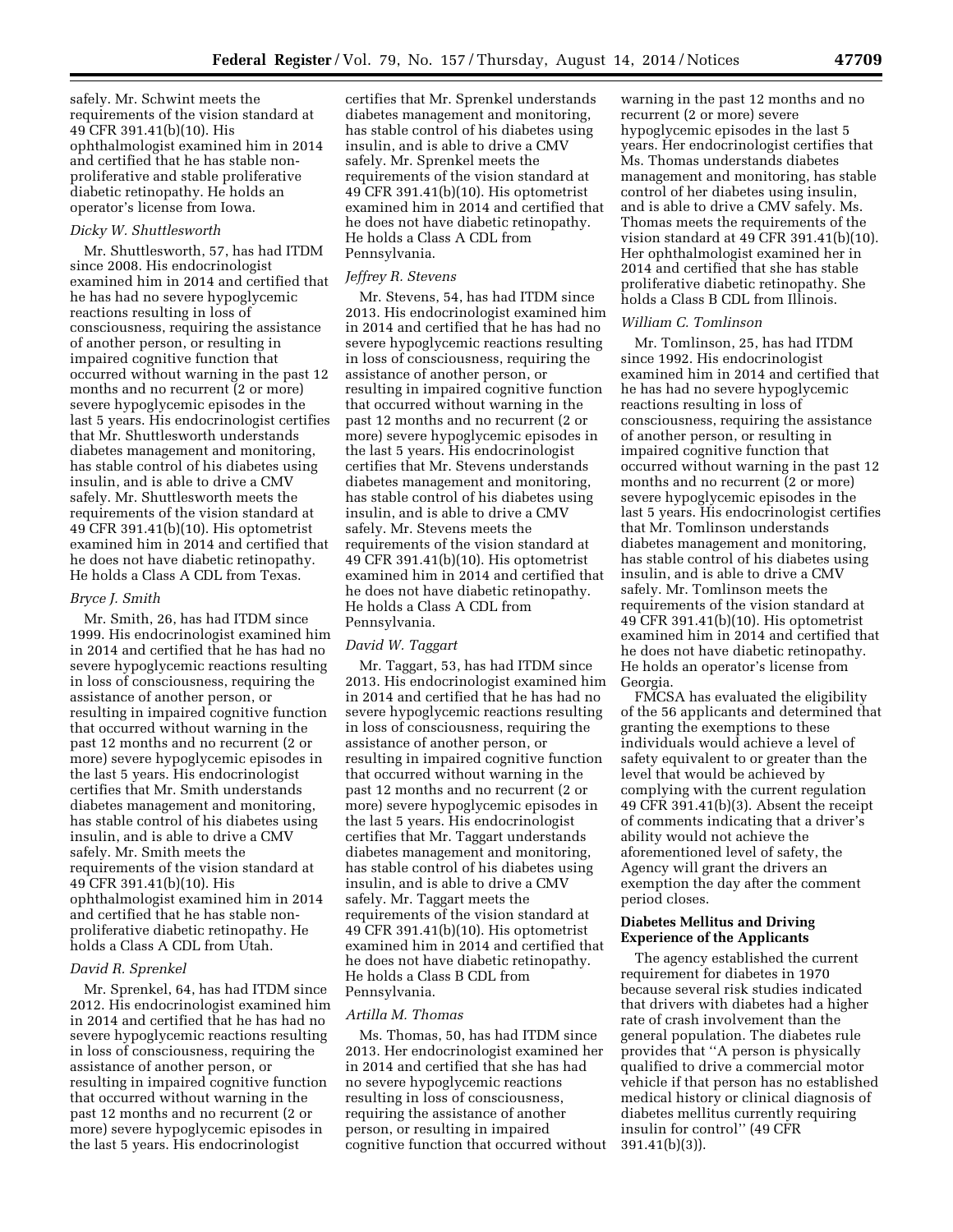FMCSA established its diabetes exemption program, based on the Agency's July 2000 study entitled ''A Report to Congress on the Feasibility of a Program to Qualify Individuals with Insulin-Treated Diabetes Mellitus to Operate in Interstate Commerce as Directed by the Transportation Act for the 21st Century.'' The report concluded that a safe and practicable protocol to allow some drivers with ITDM to operate CMVs is feasible. The September 3, 2003 (68 FR 52441) **Federal Register** notice, in conjunction with the November 8, 2005 (70 FR 67777) **Federal Register** notice, provides the current protocol for allowing such drivers to operate CMVs in interstate commerce.

These 56 applicants have had ITDM over a range of 1 to 48 years. These applicants report no severe hypoglycemic reactions resulting in loss of consciousness or seizure, requiring the assistance of another person, or resulting in impaired cognitive function that occurred without warning symptoms in the past 12 months and no recurrent (2 or more) severe hypoglycemic episodes in the past 5 years. In each case, an endocrinologist verified that the driver has demonstrated a willingness to properly monitor and manage his/her diabetes mellitus, received education related to diabetes management, and is on a stable insulin regimen. These drivers report no other disqualifying conditions, including diabetes-related complications. Each meets the vision requirement at 49 CFR 391.41(b)(10).

#### **Basis for Exemption Determination**

Under 49 U.S.C 31136(e) and 31315, FMCSA may grant an exemption from the diabetes requirement in 49 CFR 391.41(b)(3) if the exemption is likely to achieve an equivalent or greater level of safety than would be achieved without the exemption. The exemption allows the applicants to operate CMVs in interstate commerce.

To evaluate the effect of these exemptions on safety, FMCSA considered medical reports about the applicants' ITDM and vision, and reviewed the treating endocrinologists' medical opinion related to the ability of the driver to safely operate a CMV while using insulin.

Consequently, FMCSA finds that in each case exempting these applicants from the diabetes requirement in 49 CFR 391.41(b)(3) is likely to achieve a level of safety equal to that existing without the exemption.

## **Conditions and Requirements**

The terms and conditions of the exemption will be provided to the granted applicants in the exemption document and they include the following: (1) That each individual submit a quarterly monitoring checklist completed by the treating endocrinologist as well as an annual checklist with a comprehensive medical evaluation; (2) that each individual reports within 2 business days of occurrence all episodes of severe hypoglycemia, significant complications, or inability to manage diabetes; also, any involvement in an accident or any other adverse event in a CMV or personal vehicle, whether or not it is related to an episode of hypoglycemia; (3) that each individual provide a copy of the ophthalmologist's or optometrist's report to the medical examiner at the time of the annual medical examination; and (4) that each individual provide a copy of the annual medical certification to the employer for retention in the driver's qualification file, or keep a copy in his/her driver's qualification file if he/she is selfemployed. The driver must also have a copy of the certification when driving, for presentation to a duly authorized Federal, State, or local enforcement official.

#### **Request for Comments**

In accordance with 49 U.S.C. 31136(e) and 31315, FMCSA requests public comment from all interested persons on the exemption petitions described in this notice. We will consider all comments received before the close of business on the closing date indicated in the date section of the notice.

FMCSA notes that section 4129 of the Safe, Accountable, Flexible and Efficient Transportation Equity Act: A Legacy for Users requires the Secretary to revise its diabetes exemption program established on September 3, 2003 (68 FR 52441).1 The revision must provide for individual assessment of drivers with diabetes mellitus, and be consistent with the criteria described in section 4018 of the Transportation Equity Act for the 21st Century (49 U.S.C. 31305).

Section 4129 requires: (1) Elimination of the requirement for 3 years of experience operating CMVs while being treated with insulin; and (2) establishment of a specified minimum period of insulin use to demonstrate

stable control of diabetes before being allowed to operate a CMV.

In response to section 4129, FMCSA made immediate revisions to the diabetes exemption program established by the September 3, 2003 notice. FMCSA discontinued use of the 3-year driving experience and fulfilled the requirements of section 4129 while continuing to ensure that operation of CMVs by drivers with ITDM will achieve the requisite level of safety required of all exemptions granted under 49 U.S.C. 31136(e).

Section 4129(d) also directed FMCSA to ensure that drivers of CMVs with ITDM are not held to a higher standard than other drivers, with the exception of limited operating, monitoring and medical requirements that are deemed medically necessary.

The FMCSA concluded that all of the operating, monitoring and medical requirements set out in the September 3, 2003 notice, except as modified, were in compliance with section 4129(d). Therefore, all of the requirements set out in the September 3, 2003 notice, except as modified by the notice in the **Federal Register** on November 8, 2005 (70 FR 67777), remain in effect.

#### **Submitting Comments**

You may submit your comments and material online or by fax, mail, or hand delivery, but please use only one of these means. FMCSA recommends that you include your name and a mailing address, an email address, or a phone number in the body of your document so that FMCSA can contact you if there are questions regarding your submission.

To submit your comment online, go to *<http://www.regulations.gov>* and in the search box insert the docket number FMCSA–2014–0019 and click the search button. When the new screen appears, click on the blue ''Comment Now!'' button on the right hand side of the page. On the new page, enter information required including the specific section of this document to which each comment applies, and provide a reason for each suggestion or recommendation. If you submit your comments by mail or hand delivery, submit them in an unbound format, no larger than 81⁄2 by 11 inches, suitable for copying and electronic filing. If you submit comments by mail and would like to know that they reached the facility, please enclose a stamped, selfaddressed postcard or envelope.

We will consider all comments and material received during the comment period and may change this proposed rule based on your comments. FMCSA

<sup>1</sup>Section 4129(a) refers to the 2003 notice as a ''final rule.'' However, the 2003 notice did not issue a ''final rule'' but did establish the procedures and standards for issuing exemptions for drivers with ITDM.